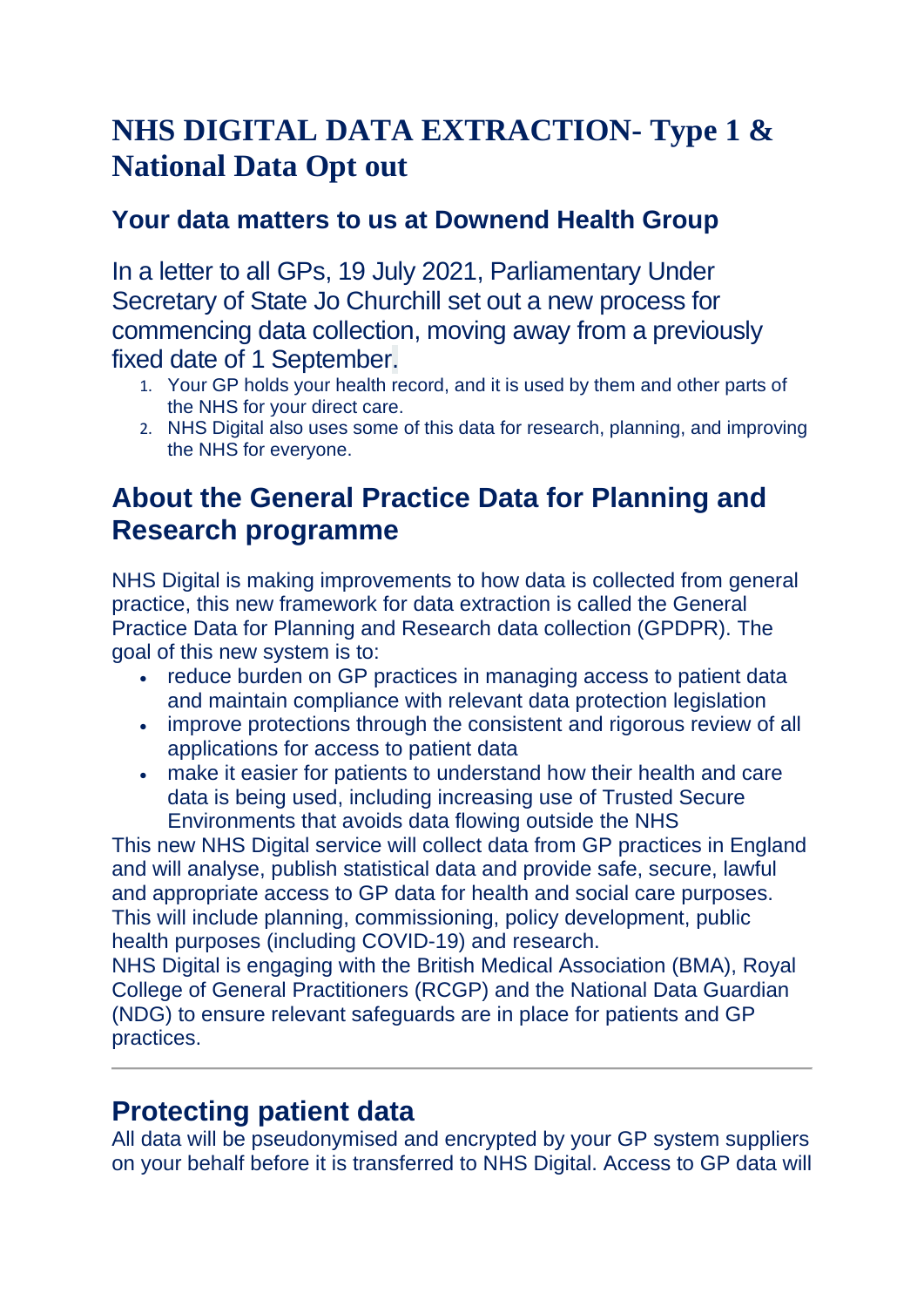only be via a Trusted Research Environment (TRE) and never copied or shipped outside the NHS secure environment, except where individuals have consented to their data being accessed, e.g. written consent for a research study.

As with the COVID-19 collection, access to the data will be through the NHS Digital Data Access Request Service (DARS) and will be subject to a robust approvals process, which includes oversight by the Independent Group Advising on Release of Data (IGARD) and a Professional Advisory Group, which is made up of representatives from the BMA and RCGP. **TYPE 1 OPT OUTS - Opting out of sharing your Data outside your GP Practice**

If you don't want your identifiable patient data to be shared for purposes except for your own care, you can opt-out by registering a **Type 1 [Opt-out](https://digital.nhs.uk/about-nhs-digital/our-work/keeping-patient-data-safe/how-we-look-after-your-health-and-care-information/your-information-choices/opting-out-of-sharing-your-confidential-patient-information)** or a **[National](https://www.nhs.uk/your-nhs-data-matters/manage-your-choice/) Data Opt[out](https://www.nhs.uk/your-nhs-data-matters/manage-your-choice/)**, **or both**.

These opt-outs are different and they are explained in more detail below. Your individual care will not be affected if you opt-out using either option.

## **Opt-outs**

We want to make the position around opt-out much simpler. While 1 September has been seen by some as a cut-off date for opt-out, after which data extraction would begin, I want to reassure you that this will not be the case and **data extraction will not commence until we have met the tests**.

We are introducing three changes to the opt-out system which mean that **patients will be able to change their opt-out status at any time**:

- **Patients do not need to register a Type 1 opt-out by 1 September** to ensure their GP data will not be uploaded
- NHS Digital will create the technical means to allow **GP data that has previously been uploaded to the system via the GPDPR collection to be deleted when someone registers a Type 1 optout**
- **The plan to retire Type 1 opt-outs** will be deferred for at least 12 months while we get the new arrangements up and running, and will not be implemented without consultation with the RCGP, the BMA and the National Data Guardian

Together, these changes mean that patients can have confidence that they will have the ability to opt-in or opt-out of the system, and that the dataset will always reflect their current preference. And we will ensure it is easy for them to exercise the choice to optout.

#### **National Data Opt-Outs (opting out of NHS Digital sharing your data)**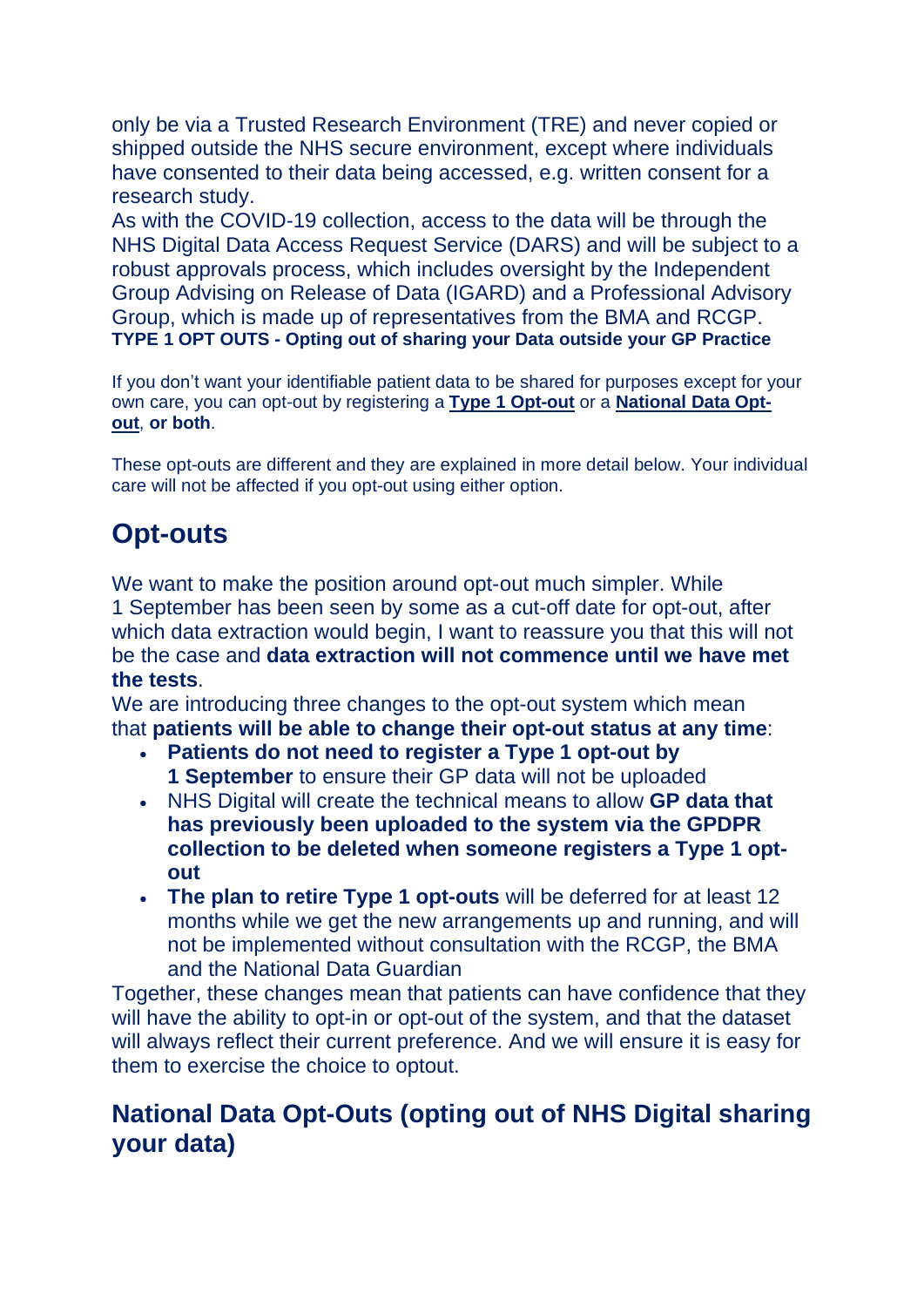- NHS Digital will collect data from GP medical records about patients who have registered a National Data Opt-out. The National Data Opt-out applies to identifiable patient data about your health, which is called confidential patient information.
- NHS Digital won't share any confidential patient information about you this includes GP data, or other data we hold, such as hospital data – with other organisations, unless there is an exemption to this. For example:- If we have a legal Obligation to share the data or if it is in the public interest.
- To find out more information about this please how to register a National Data Opt-Out, please read the GP Data for Planning and Research [Transparency](https://digital.nhs.uk/data-and-information/data-collections-and-data-sets/data-collections/general-practice-data-for-planning-and-research/transparency-notice) [Notice.](https://digital.nhs.uk/data-and-information/data-collections-and-data-sets/data-collections/general-practice-data-for-planning-and-research/transparency-notice)

### **Data Security and Governance**

The Government has committed that access to GP data will only be via a Trusted Research Environment (TRE) and never copied or shipped outside the NHS secure environment, except where individuals have consented to their data being accessed e.g. written consent for a research study. This is intended to give both GPs and patients a very high degree of confidence that their data will be safe and their privacy protected.

The TRE will be built in line with best practice developed in projects, such as [OpenSAFELY](https://www.opensafely.org/) and the Office for National Statistics' Secure [Research](https://www.ons.gov.uk/aboutus/whatwedo/statistics/requestingstatistics/approvedresearcherscheme) [Service.](https://www.ons.gov.uk/aboutus/whatwedo/statistics/requestingstatistics/approvedresearcherscheme)

We are also committed to adopting a transparent approach, including publishing who has run what query and used which bit of data. We are developing a TRE which will meet our specific needs and act as 'best in class'.

We commit to only begin the data collection once the TRE is in place. Further, we will ensure that the BMA, RCGP and the National Data Guardian have oversight of the proposed arrangements and are satisfied with them before data upload begins.

I can also confirm that the previously published Data Provision Notice for this collection has been withdrawn.

Once the data is collected, it will only be used for the purposes of improving health and care. Patient data is not for sale and will never be for sale.

### **Transparency, communications and engagement**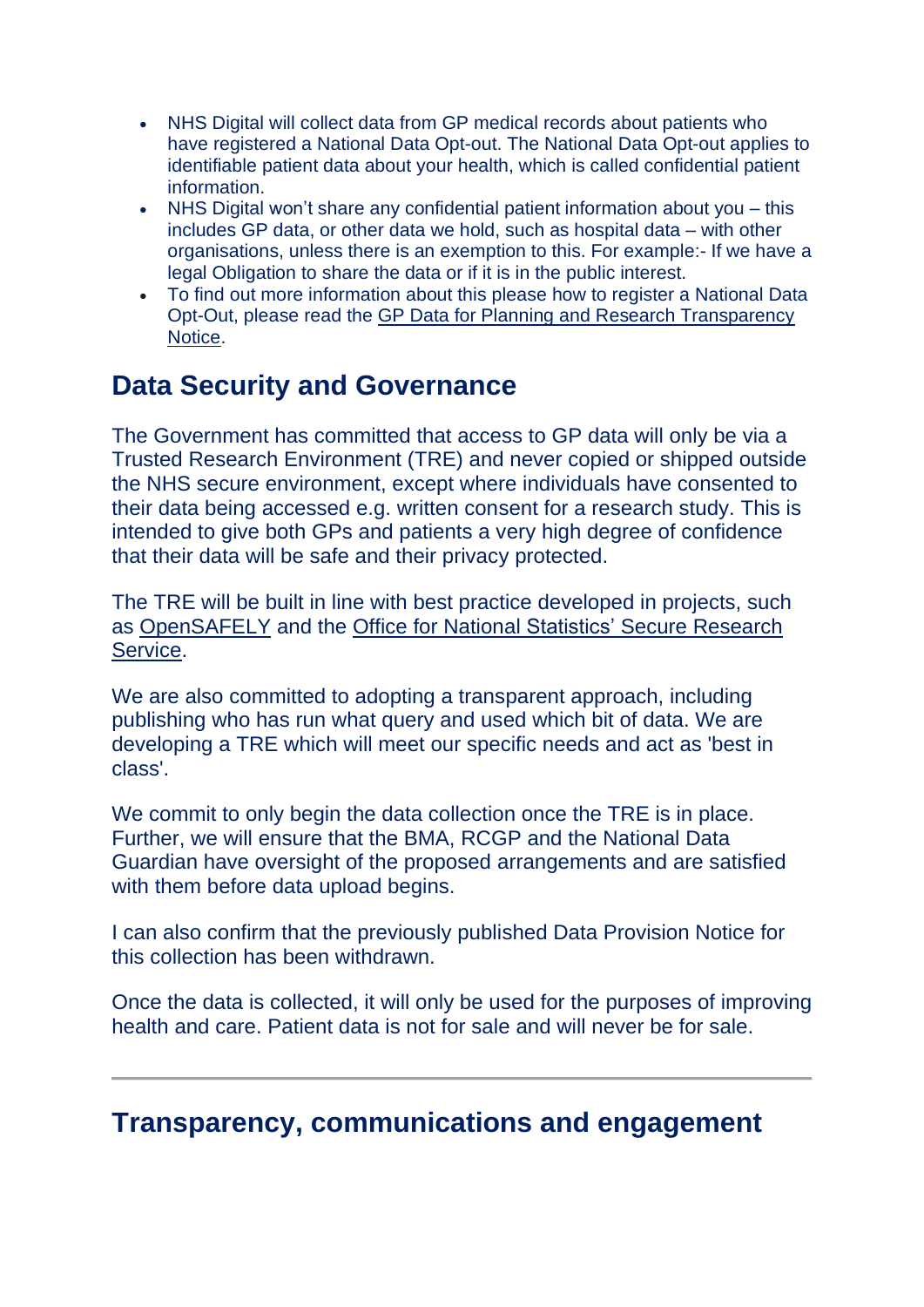There has been a great deal of concern regarding the lack of awareness amongst the healthcare system and patients. We recognise that we need to strengthen engagement, including opportunities for non-digital engagement and communication.

Since the programme has been paused, we have been developing an engagement and communications campaign, with the goal of ensuring that the healthcare system and patients are aware and understand what is planned, and can make informed choices. The public rightly look to and trust general practice - through a centrally driven communication campaign, with clear messages, we will seek to ensure that the introduction of this collection does not impose an additional burden on practices.

We are developing a communications strategy delivered through four phases.

- **Listening** where we listen to stakeholders and gather views on how best to communicate with the profession, patients and the public and give them the opportunity to inform the development of the programme in areas such as opt-outs, trusted research environments and other significant areas
- **Consultation** a series of events where we can explain the programme, listen and capture feedback and co-design the information campaign
- **Demonstration** show how feedback is being used to develop the programme and shape communications to the healthcare system and the public
- **Delivery** of an information campaign to inform the healthcare system and the public about changes to how their GP data is used, that utilises the first three phases to ensure the campaign is accessible, has wide reach and is effective

Data saves lives. The vaccine rollout for COVID-19 could not have been achieved without patient data. The discovery that the steroid Dexamethasone could save the lives of one third of the most vulnerable patients with COVID-19 – those on ventilators - could not have been made without patient data from GP practices in England. That insight has gone on to save a million lives around the globe. That is why this programme is so important.

The programme and I will be providing further information as the programme progresses. In the meantime, if you have any questions, you can contact the programme at [enquiries@nhsdigital.nhs.uk.](mailto:enquiries@nhsdigital.nhs.uk)